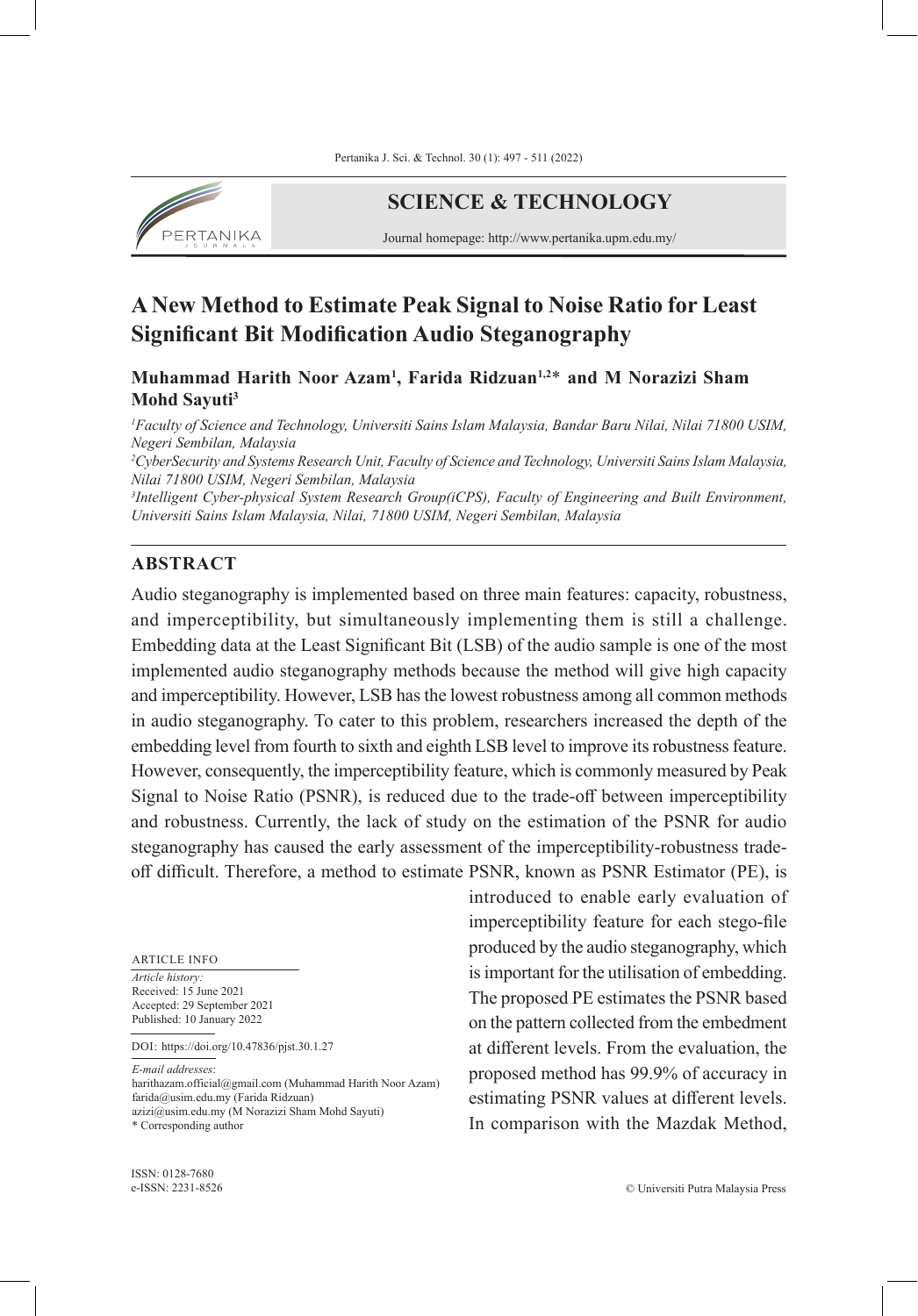the proposed method performs better in all situations. In conclusion, the proposed PE can be used as a reference for embedding and further reducing the calculation complexity in finding the feasible value to minimise the trade-off between robustness and imperceptibility.

*Keywords:* Audio steganography, Least Significant Bit, peak-signal-to-noise-ratio estimator, trade-off

#### **INTRODUCTION**

This Audio steganography is a method to conceal the secret message by using some method to modify the audio so that only the sender and the intended recipient knows (Alsabhany et al., 2018; Hameed, 2018; Hameed et al., 2019; Jayapandiyan et al., 2020; Sapra, 2016). It exploits Human Auditory System (HAS) to achieve secure communication (Yu et al., 2020). The common audio files used in audio steganography are wave file (.wav) and MPEG-1 Audio Layer III (.mp3) (Sun et al., 2012; Wakiyama et al., 2010).

For any audio steganography method to be successfully implemented, it is important to consider three features: capacity, imperceptibility and robustness (Alsabhany et al., 2020; Amirtharajan & Rayappan, 2013; Hameed, 2018; Zumchak, 2016). First, capacity refers to the amount of secret data embedded inside a cover file (Somani & Madhu, 2015; Srivastava & Rafiq, 2012). Next, the imperceptibility means that the furtive data should not be detected in humans, although there is a difference between cover file and stego-file audio (Somani & Madhu, 2015; Srivastava & Rafiq, 2012). Lastly, robustness refers to the ability of the embedded data to withstand attacks (Somani & Madhu, 2015; Zumchak, 2016). Although audio steganography needs all these features in top conditions simultaneously, there are always trade-offs between all these three features, such as between capacity and robustness (Bhowal et al., 2017; Kumar, 2016), capacity and imperceptibility(Ali et al.,  $2017$ ; Alsabhany et al.,  $2019$ ) and lastly, imperceptibility and robustness (Gopalan & Fu, 2015; Xue et al., 2018). The trade-off relationship between audio steganography features is shown in Figure 1. Total disregard for any feature may lead to an unbalanced and impractical audio steganography method (Ali et al., 2017; Gopalan, 2018).

The most common existing audio steganography methods are phase coding, Least Significant Bit (LSB) modification, echo hiding, parity coding, wavelet domain and spread spectrum (Mazdak et al., 2012). This research focuses on the LSB modification because



*Figure 1.* Trade-off relationship among audio steganography features

498 Pertanika J. Sci. & Technol. 30 (1): 497 - 511 (2022)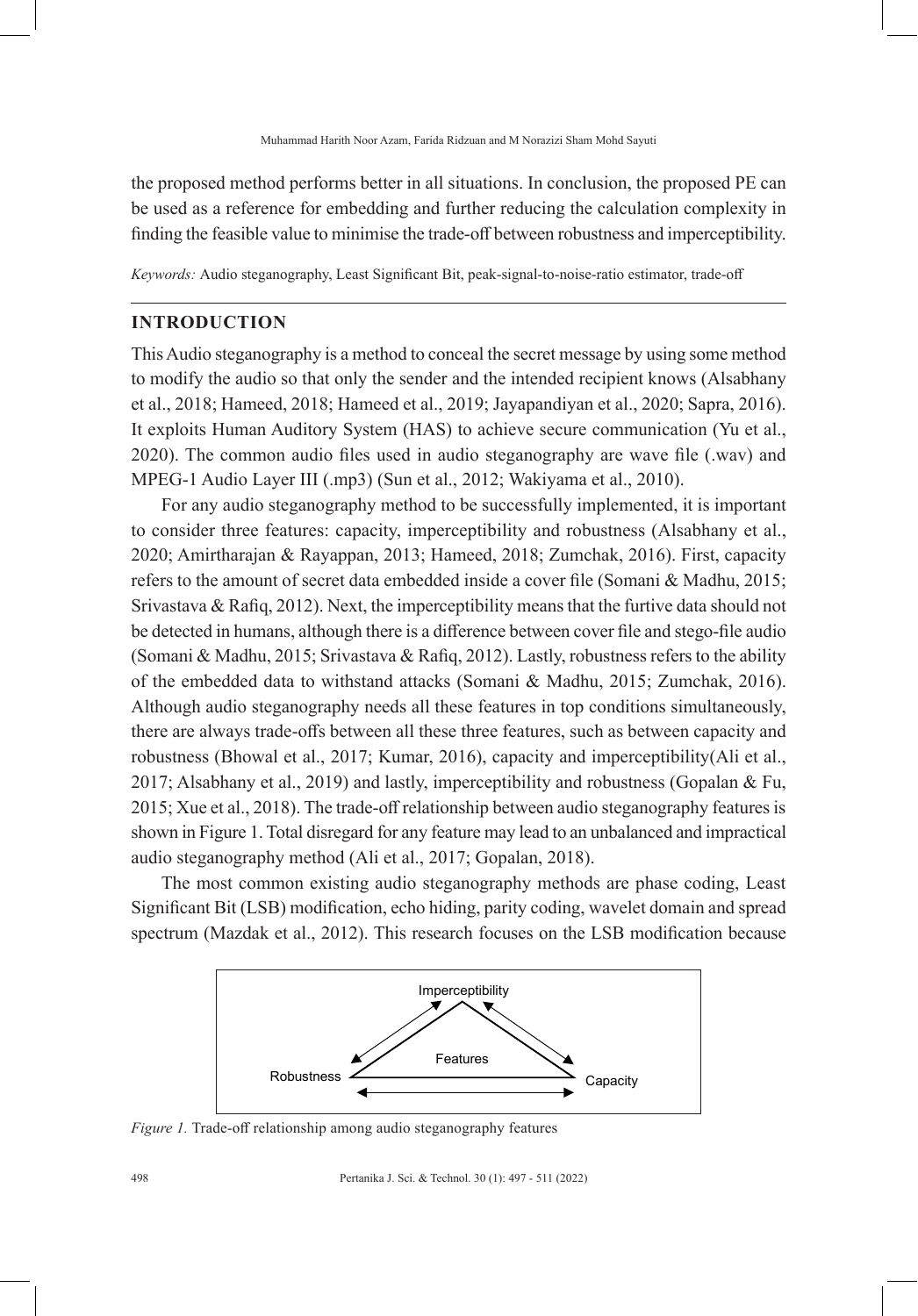of its simplicity, flexibility to modification, efficiency, high imperceptibility and capacity (Asad et al., 2011; Djebbar et al., 2011; Tayel et al., 2016; Mazdak et al., 2012). However, although it has numerous advantages, it has low robustness features and is easy to extract (Cvejic & Seppänen, 2005; Kanhe et al., 2015; Meligy et al., 2016). Therefore, researchers proposed to embed the data at a higher level of LSB to increase the robustness features of audio steganography (Ahmed et al., 2010; Priyanka et al., 2012; Cvejic & Seppänen, 2004). However, by doing so, the imperceptibility feature in the LSB method is reduced.

The imperceptibility feature of an audio steganography method is commonly calculated using PSNR. However, to measure the PSNR, a stego-file needs to be produced from the embedding process. In order to find the feasible results that can be used to minimise the trade-off between imperceptibility and robustness feature, the process of embedding the secret data at a different level of LSB and comparing the PSNR value for each stego-file produced is needed. These processes are time-consuming. Therefore, PE is introduced.

The method to estimate the PSNR, also known as PE, will enable early evaluation on imperceptibility feature for each stego-file produced by the audio steganography that can be used as a reference for utilisation of embedding. Additionally, in a real-time application, computational complexity is crucial to ensure an audio steganography implementation (Mazdak et al., 2012). Therefore, PE can avoid repetitive embedding processes in finding the feasible solution for the trade-off, further reducing the computational complexity. Furthermore, we can avoid bad stego-file from being produced, which improves audio steganography efficiency.

The structure of the paper is as follows: the related works are presented in section 2; the proposed method is presented in section 3; the expected results are presented in section 4; and finally, the conclusion and future work are presented in section 5.

### **RELATED WORK**

Most of the existing research on audio steganography targets only one or two features and discards the other. Hence, PSNR calculation is only carried out at the final stage. Therefore, although several advantages can be achieved by estimating the PSNR, only one research has proposed on PSNR estimation in audio steganography. Mazdak et al. (2012) proposed a PSNR estimation method based on linear interpolation formula. The method uses PSNR value and bit per sample (BPS) rate on existing stego-file to estimate PSNR value of new stego-file that embed different bps rate. This method tries to tackle the trade-off between imperceptibility and capacity features of audio steganography.

PE is also used in image steganography for similar purposes. For example, Li et al. (2014) had proposed PSNR estimation based on Mean Squared Error (MSE) value. It is used to compare the level of distortion between the original signal and the stegofile (Chadha et al., 2013). Suppose  $x = \{x_i | i = 1, 2, 3, \ldots, N\}$  is the original signal and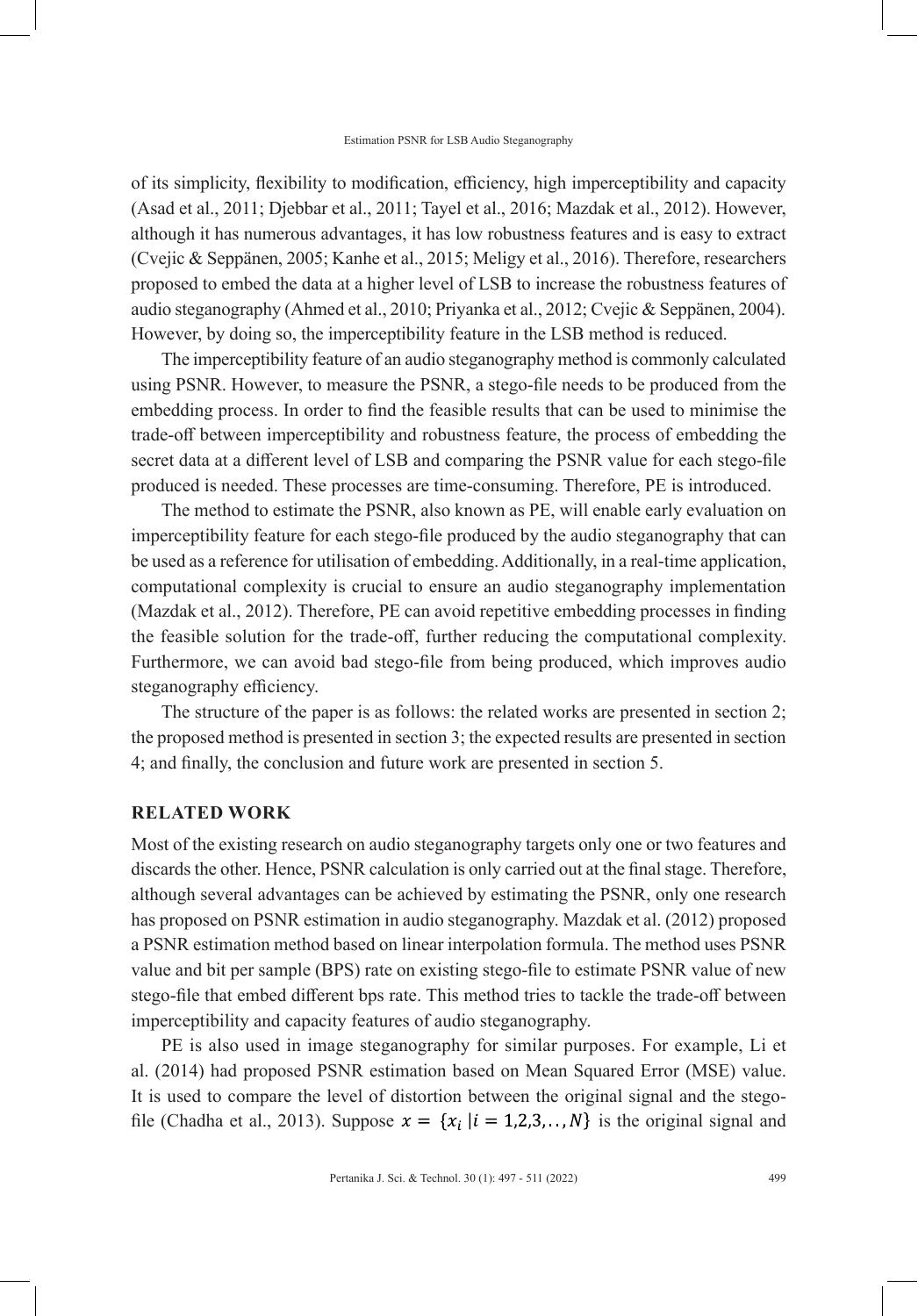$y = \{y_i | i = 1, 2, 3, \dots, N\}$  is the stego-file signal and where N is the number of signal samples and  $x_i$  and  $y_i$  are the value of i<sup>th</sup> samples in *x* and *y*, respectively. The MSE formula is calculated using Equation 1:

$$
MSE(x, y) = \frac{1}{N} \sum_{1}^{N} (x_i - y_i)^2
$$
 (1)

This estimation is also calculated based on bit per sample. However, it is mentioned that the method works best when the BPS rate is less than four because of the size of bit depth in the image sample that is considered small when compared to the audio. This estimation method reduces the expansion of the stego-file needed for the shadow image. The main focus of this method is to improve the imperceptibility feature of image steganography instead of tackling the existing trade-off.

Based on the previous research, it is shown that there is a lack of research conducted for estimating the PSNR value in audio steganography. In addition, the lack of a PSNR estimator focuses on determining the PSNR value to solve the trade-off. The only PSNR estimator in audio steganography is focused on determining the efficiency of a steganography technique for the trade-off between capacity and imperceptibility. Therefore, this research tries to provide a new method for estimating the PSNR value at the different levels of LSB of audio steganography based on PSNR patterns defined from embedding at a different level of LSB to cater to different types of trade-off, which is between imperceptibility and robustness.

#### **METHODOLOGY**

This paper proposes a method to estimate the PSNR value for audio stego-file based on the patterns observed from the PSNR values obtained from embedding at a different level of LSB. A series of experiments are conducted to find patterns in PSNR values. The first experiment was conducted on finding PSNR value at the lowest level of LSB for different sizes of embedded data and the number of audio samples. The second experiment was conducted on finding PSNR values at a different level of LSB for different sizes of embedded data and the number of audio samples. Finally, the new method for estimating PSNR value is proposed based on the patterns from the PSNR values obtained at a different level of LSB embedding.

## **PSNR of One Bit per Sample at the First LSB**

The objective of this experiment is to observe the similarity of the PSNR value at the lowest level of LSB. The PSNR values between all the stego-file produced should be almost identical to ensure the validity of the pattern. Ten different cover audios ranging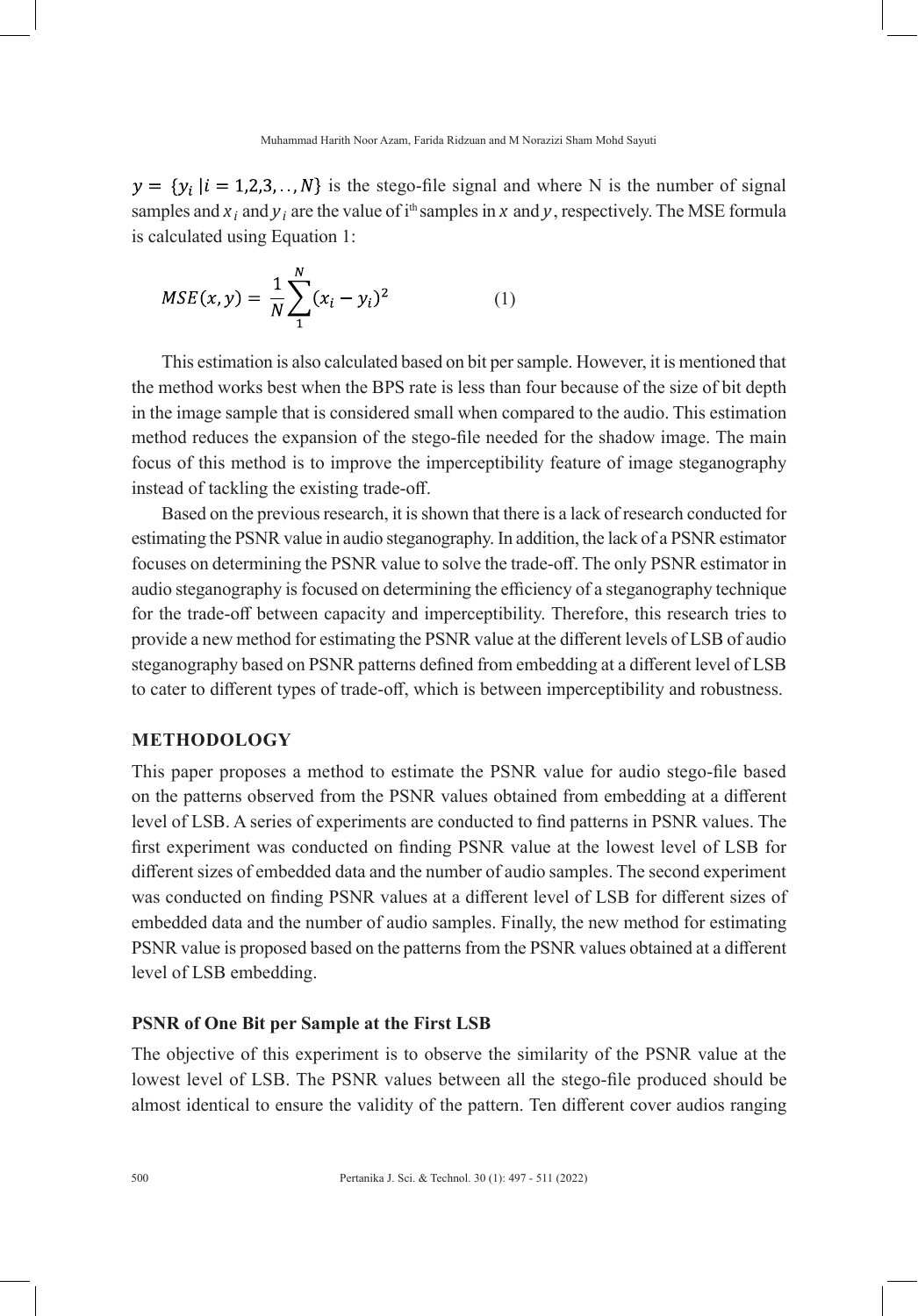from one to ten seconds with 16-bit depth and 44.1kHz mono are selected from various speech and music .wav audio files to ensure the diversity of the experiment's samples. The ratio of the size of data embedded to number of audio sample is approximately one to two. For each cover audio, a customised size of data is embedded at the first level of LSB of cover audio samples, and the PSNR values for each stego-file produced are recorded. Cover audio name, a total of cover audio samples, size of data embedded and obtained PSNR are tabulated in Table 1.

Table 1 shows that the PSNR for all tested cover audio is between a range of 96.32 dB and 96.34 dB, which indicates that PSNR values are almost the same at the lowest level of LSB.

| Cover Audio  | Cover Audio Samples | Size of Data (bit) | <i>PSNR</i> |
|--------------|---------------------|--------------------|-------------|
| Music 1.way  | 44100               | 22050              | 96.328      |
| Music 2.way  | 132300              | 66150              | 96.317      |
| Music 3 way  | 220500              | 110250             | 96.331      |
| Music 4 way  | 352800              | 176400             | 96.328      |
| Music 5 way  | 441000              | 220500             | 96.336      |
| Speech 1.wav | 44100               | 22050              | 96.292      |
| Speech 2.wav | 132300              | 66150              | 96.343      |
| Speech 3.wav | 220500              | 110250             | 96.318      |
| Speech 4.wav | 352800              | 176400             | 96.323      |
| Speech 5.wav | 441000              | 220500             | 96.324      |

#### Table 1 *Obtained PSNR for one bit per sample at first level LSB*

#### **PSNR of One Bit per Sample at Different Level LSB**

The objective of this experiment is to find the pattern among the PSNR value produced from embedding at a different level of LSB. Therefore, the data is embedded at a different level of LSB. The second, fourth, sixth, seventh and eighth levels of LSB are selected. This experiment is implemented by embedding the data at a different level of LSB of cover audio sample accordingly. Then, the PSNR value for each stego-file is recorded. Cover audio names and obtained PSNR at different LSB levels are tabulated in Table 2.

Based on Table 2, the stego-file produced shows the identical value at all embedding levels. In addition, significant and identical decrement for PSNR value from the lowest level of LSB to the highest level of LSB is shown in all audios. Therefore, it can be concluded that there is a pattern in the difference of PSNR value that can be used to estimate the PSNR at a different level.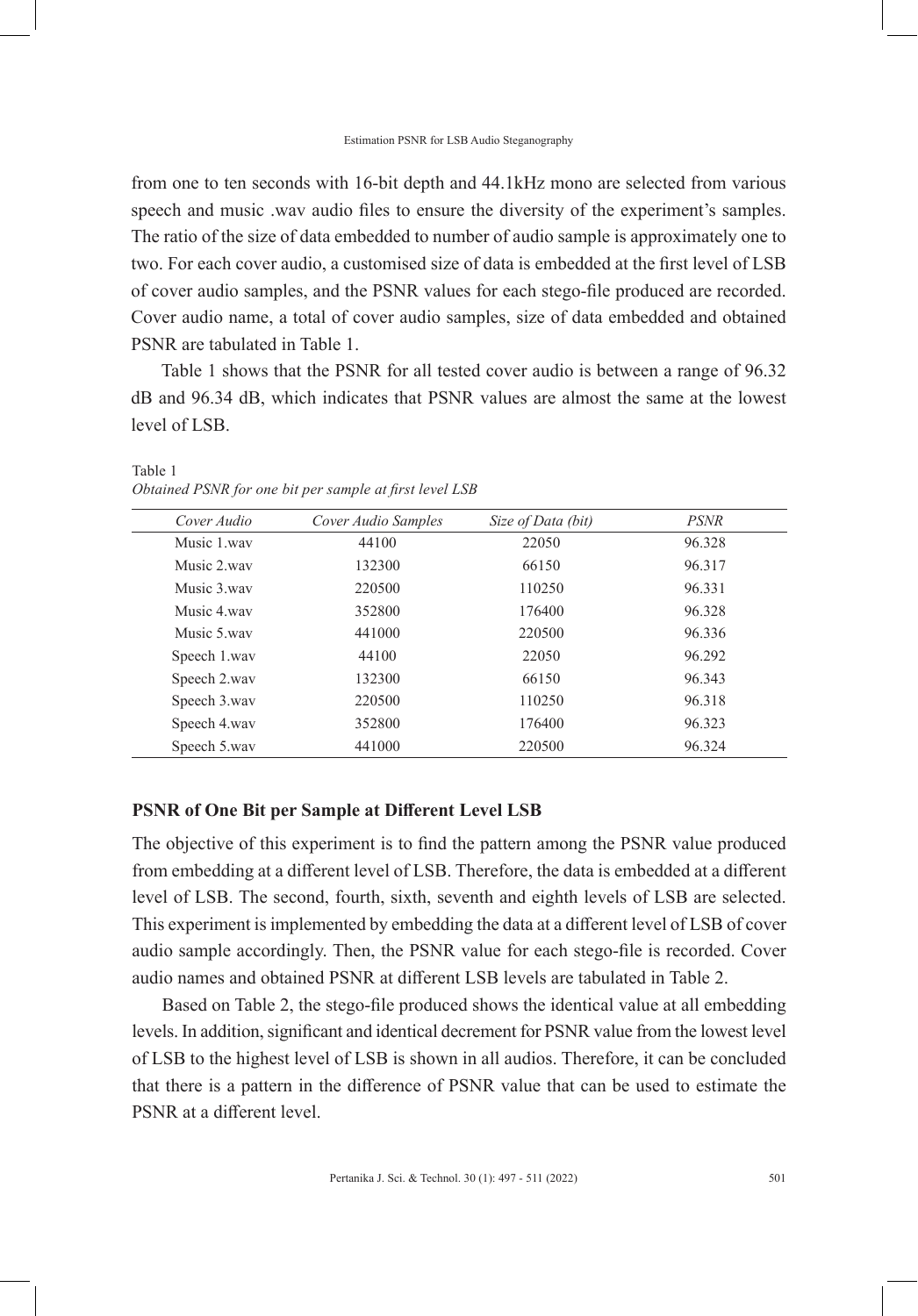| Cover Audio  |                |                       | <b>PSNR</b> Obtained |             |                       |             |
|--------------|----------------|-----------------------|----------------------|-------------|-----------------------|-------------|
|              | $I^{st}$ level | 2 <sup>nd</sup> level | $4th$ level          | $6th$ level | 7 <sup>th</sup> level | $8th$ level |
| Music 1 way  | 96.328         | 90.330                | 78.256               | 66.215      | 60.203                | 54.186      |
| Music 2 way  | 96.317         | 90.289                | 78.253               | 66.221      | 60.216                | 54.183      |
| Music 3 way  | 96.331         | 90.306                | 78.243               | 66.226      | 60.192                | 54.171      |
| Music 4 way  | 96.328         | 90.293                | 78.263               | 66.253      | 60.208                | 54.195      |
| Music 5.way  | 96.336         | 90.299                | 78.274               | 66.218      | 60.226                | 54.177      |
| Speech 1.wav | 96.292         | 90.315                | 78.260               | 66.214      | 60.150                | 54.193      |
| Speech 2.wav | 96.343         | 90.322                | 78.264               | 66.210      | 60.191                | 54.210      |
| Speech 3.wav | 96.318         | 90.289                | 78.277               | 66.233      | 60.231                | 54.182      |
| Speech 4.wav | 96.323         | 90.288                | 78.271               | 66.229      | 60.205                | 54.190      |
| Speech 5.wav | 96.324         | 90.308                | 78.269               | 66.246      | 60.205                | 54.213      |

Table 2 *Obtained PSNR of one bit per sample at different level LSB*

### **Method on Estimating PSNR Value based on Pattern**

In order to estimate the PSNR value for a different level of LSB, the differences between the PSNR value from Table 2 are used as a basis. The PSNR difference at different levels of LSB is shown in Table 3.

| Cover Audio  |                           |                           | <b>PSNR Difference at Different Level</b> |                               |                     |
|--------------|---------------------------|---------------------------|-------------------------------------------|-------------------------------|---------------------|
|              | $I^{st}$ & $2^{nd}$ level | $2^{nd}$ & $4^{th}$ level | $4th$ & $6th$ level                       | $6th$ & 7 <sup>th</sup> level | $7th$ & $8th$ level |
| Music 1 way  | 5.998                     | 12.074                    | 12.041                                    | 6.012                         | 6.017               |
| Music 2 way  | 6.028                     | 12.036                    | 12.032                                    | 6.005                         | 6.033               |
| Music 3 way  | 6.025                     | 12.063                    | 12.017                                    | 6.034                         | 6.021               |
| Music 4 way  | 6.035                     | 12.03                     | 12.01                                     | 6.045                         | 6.013               |
| Music 5 way  | 6.037                     | 12.025                    | 12.056                                    | 5.992                         | 6.049               |
| Speech 1.wav | 5.977                     | 12.055                    | 12.046                                    | 6.064                         | 5.957               |
| Speech 2.wav | 6.021                     | 12.058                    | 12.054                                    | 6.019                         | 5.981               |
| Speech 3.wav | 6.029                     | 12.012                    | 12.044                                    | 6.002                         | 6.049               |
| Speech 4.wav | 6.035                     | 12.017                    | 12.042                                    | 6.024                         | 6.015               |
| Speech 5.wav | 6.016                     | 12.039                    | 12.023                                    | 6.041                         | 5.992               |

Table 3 *Obtained PSNR difference at different level of LSB*

Table 3 shows the obtained PSNR values for ten audio files at different embedding levels. Since the differences are almost identical, ranging from 5.977 to 6.049 at one different level and ranging from 12.01 to 12.074 at two different levels, the average can create a constant in developing a formula for PSNR estimation.

In order to collect the average of PSNR differences between each level, the value of the difference at two levels of embedding should be divided by two to get the average difference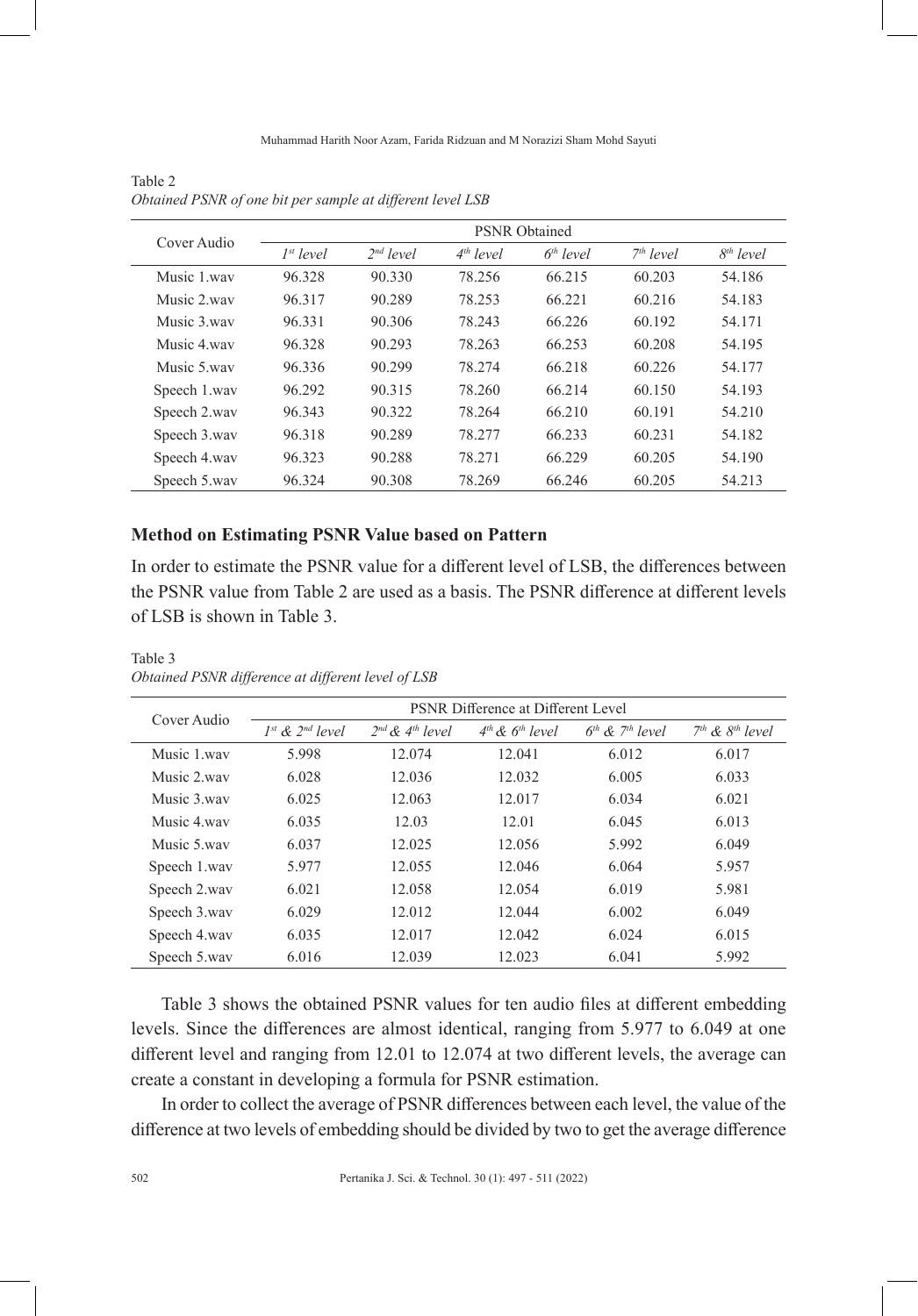#### Estimation PSNR for LSB Audio Steganography

in PSNR value at one difference level. Therefore, a new table is tabulated to display all the differences. Table 4 shows the difference in the PSNR values at all different levels of LSB.

|              | <b>PSNR Difference at Different Level</b> |                     |                     |               |               |               |               |
|--------------|-------------------------------------------|---------------------|---------------------|---------------|---------------|---------------|---------------|
| Cover Audio  | $I^{st}$ & $2^{nd}$                       | $2^{nd}$ & $3^{rd}$ | $3^{rd}$ & $4^{th}$ | $4th$ & $5th$ | $5th$ & $6th$ | $6th$ & $7th$ | $7th$ & $8th$ |
|              | level                                     | level               | level               | level         | level         | level         | level         |
| Music 1 way  | 5.998                                     | 6.037               | 6.037               | 6.021         | 6.021         | 6.012         | 6.017         |
| Music 2 way  | 6.028                                     | 6.018               | 6.018               | 6.016         | 6.016         | 6.005         | 6.033         |
| Music 3 way  | 6.025                                     | 6.032               | 6.032               | 6.009         | 6.009         | 6.034         | 6.021         |
| Music 4 way  | 6.035                                     | 6.015               | 6.015               | 6.005         | 6.005         | 6.045         | 6.013         |
| Music 5.way  | 6.037                                     | 6.013               | 6.013               | 6.028         | 6.028         | 5.992         | 6.049         |
| Speech 1.wav | 5.977                                     | 6.028               | 6.028               | 6.023         | 6.023         | 6.064         | 5.957         |
| Speech 2.wav | 6.021                                     | 6.029               | 6.029               | 6.027         | 6.027         | 6.019         | 5.981         |
| Speech 3.wav | 6.029                                     | 6.006               | 6.006               | 6.022         | 6.022         | 6.002         | 6.049         |
| Speech 4.wav | 6.035                                     | 6.009               | 6.009               | 6.021         | 6.021         | 6.024         | 6.015         |
| Speech 5.wav | 6.016                                     | 6.02                | 6.02                | 6.012         | 6.012         | 6.041         | 5.992         |

Table 4 *Obtained PSNR difference at all level of LSB*

After calculating the difference value at each level, the average difference for PSNR value between each level is 6.02. Hence, a novel formula is proposed, which is based on the average differences retrieved from the pattern shown. The formula is as in Equation 2:

$$
y = x - (6.02 * (l_n - l_x))
$$

where *y* is the expected PSNR at a different level, while *x* is the initial PSNR value at any level, while 6.02 is a constant calculated from the average differences between one upper level and one lower level. Finally, *l <sup>n</sup>* is the new embedding LSB level, while  $l_x$  is the initial LSB level. The new formula can estimate the PSNR value for stego-file at a different level of LSB embedding. Figure 2 shows the flowchart of the proposed estimation method.

The estimation process starts by selecting the cover audio and secret message that needs to be hidden. Next, the secret message is embedded into one of the least





*Figure 2*. Proposed estimation method flowchart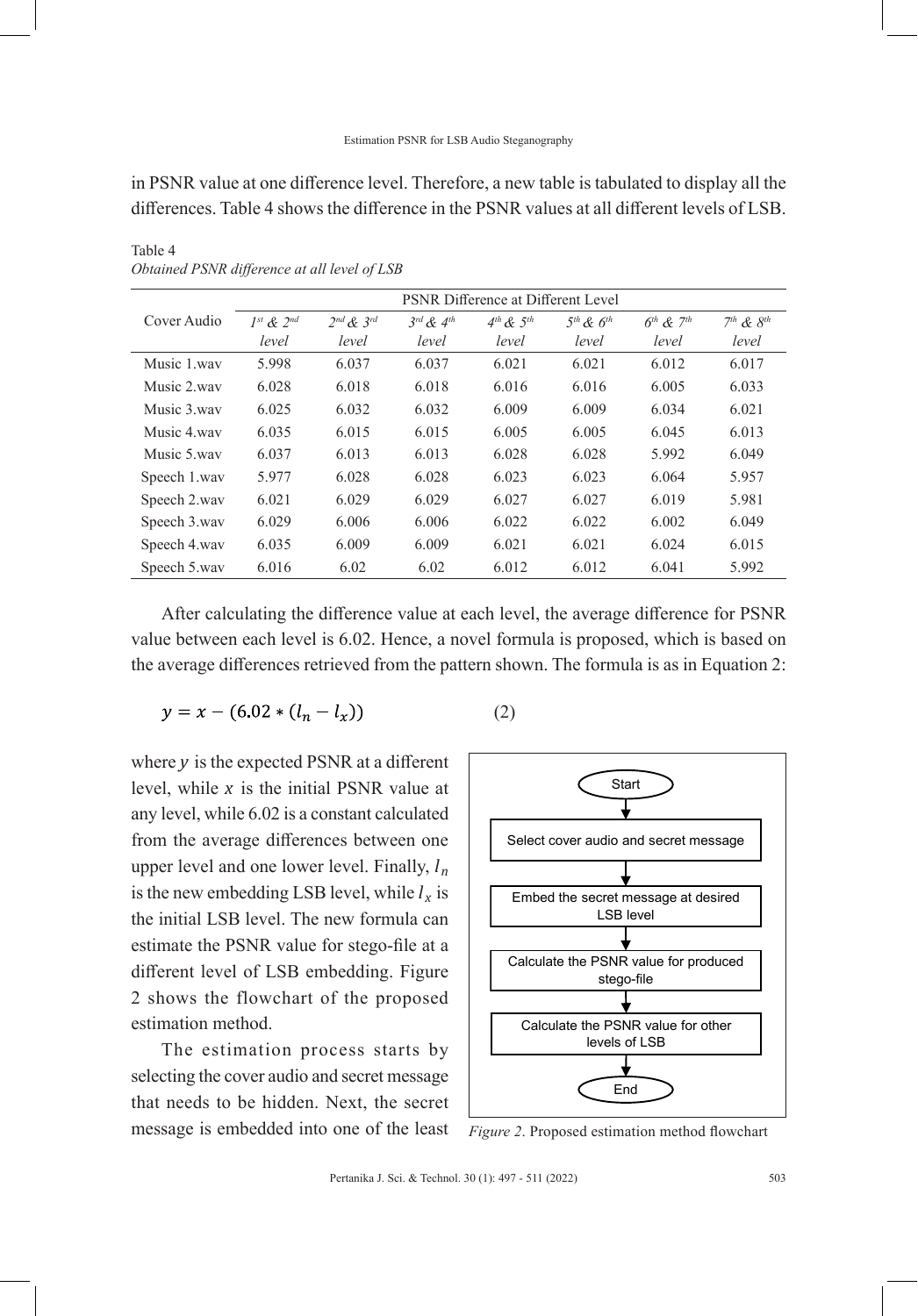significant bit levels of the cover audio sample, and modified cover audio is compiled into the stego-file. The stego-file is then evaluated by calculating its PSNR value. Finally, the PSNR value for other levels of LSB can be measured using Equation 2.

# **EVALUATION AND DISCUSSION**

An accuracy test is carried out to evaluate the proposed method. The average accuracy for the method is calculated using the Equation 3:

$$
a = 100\% - \left(\frac{d}{v}\right) * 100\% \tag{3}
$$

where a is the average accuracy, d is the average absolute difference between estimated PSNR and actual PSNR, and v is the average of actual PSNR value.

All covers for this evaluation are collected from www.freesound.org. They have 44.1KHz for sample rate, mono channel, wav file format and has 16-bit depth. In addition, speech, music, and silence type audio ranged, which has 1, 3, 5, 8, and 10 seconds are used to give a better view on the capabilities of the method. The number of secret message bits embedded in the cover for this test is at around 50% from the audio sample.

This test compares the estimation of PSNR value for fifteen (15) stego-file at different embedding levels against the actual PSNR value of this stego-file. Furthermore, it estimates two different levels of embedding, which are at the third level of LSB, and the seventh level of LSB, for a better view of the method's performance. Therefore, the proposed Equation 2 is used, and the result for the estimation stego-file PSNR from third level embedding is recorded in Table 5, while the result for the estimation stego-file PSNR from seventh level embedding is recorded in Table 6.

Based on Table 5, the average difference between the estimation and the actual result is 0.0184. For the individual difference, the differences vary between one to the others because of the difference of cover audio files and secret data used. Using different cover audio files and secret data will generate different numbers of bits flipping, leading to the error during the embedding process. Furthermore, if the size of the secret message is big, more modifications will be made to the cover audio sample bit; hence higher error is introduced. In this round, this method can estimate the PSNR value with 99.978% accuracy.

Based on Table 6, the average difference between the estimation and the actual result is 0.0118. The difference is quite similar to the result from Table 5, and both values are considered small. In this round, this method can estimate the PSNR value with 99.98% accuracy.

Based on the result from Tables 5 and 6, this method can estimate the PSNR value with high accuracy. Furthermore, the result shows that the difference between estimation and the actual value is less than 0.1 at different levels.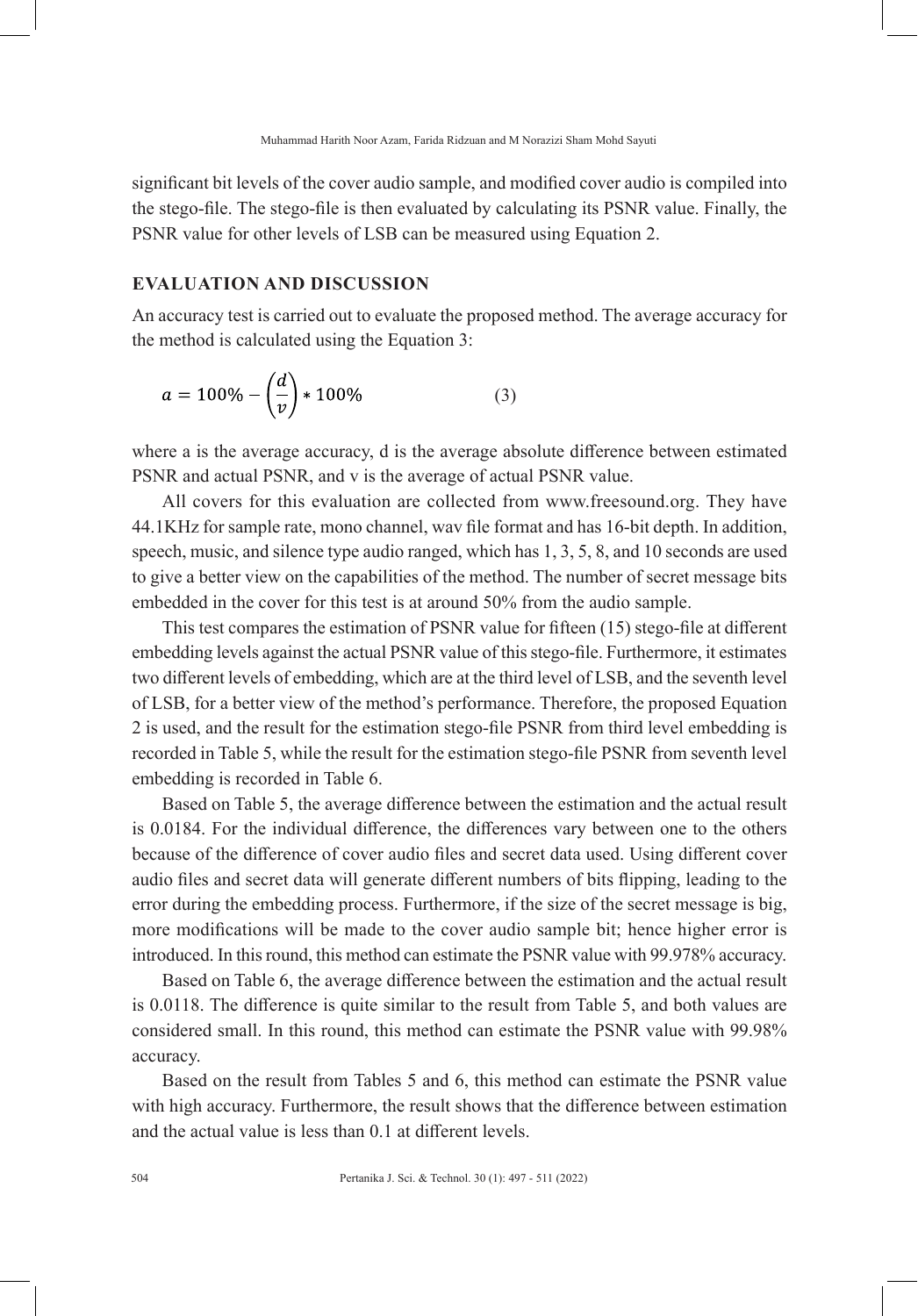#### Estimation PSNR for LSB Audio Steganography

| <b>Audio</b>         | <b>Obtained PSNR</b><br>for 4bps | <b>Estimated PSNR</b><br>for 3bps | <b>Actual PSNR for</b><br>3 <sub>bps</sub> | <b>Absolute</b><br>difference |
|----------------------|----------------------------------|-----------------------------------|--------------------------------------------|-------------------------------|
| Music 1.wav          | 78.3062                          | 84.3262                           | 84.3459                                    | 0.020                         |
| Music 2.way          | 78.2817                          | 84.3017                           | 84.2983                                    | 0.003                         |
| Music 3.way          | 78.2326                          | 84.2526                           | 84.2813                                    | 0.029                         |
| <b>Music 4.wav</b>   | 78.277                           | 84.297                            | 84.2893                                    | 0.008                         |
| <b>Music 5.way</b>   | 78.2686                          | 84.2886                           | 84.3032                                    | 0.015                         |
| Speech 1.wav         | 78.2513                          | 84.2713                           | 84.2699                                    | 0.001                         |
| Speech 2.wav         | 78.2926                          | 84.3126                           | 84.2652                                    | 0.047                         |
| Speech 3.wav         | 78.3005                          | 84.3205                           | 84.2828                                    | 0.038                         |
| Speech 4.wav         | 78.2882                          | 84.3082                           | 84.2986                                    | 0.010                         |
| Speech 5.wav         | 78.2872                          | 84.3072                           | 84.2963                                    | 0.011                         |
| Silence 1.wav        | 78.2864                          | 84.3064                           | 84.3034                                    | 0.003                         |
| Silence 2.wav        | 78.3011                          | 84.3211                           | 84.3081                                    | 0.013                         |
| <b>Silence 3.wav</b> | 78.3102                          | 84.3302                           | 84.3067                                    | 0.023                         |
| <b>Silence 4.wav</b> | 78.3133                          | 84.3333                           | 84.3009                                    | 0.032                         |
| Silence 5.way        | 78.3012                          | 84.3212                           | 84.2983                                    | 0.023                         |
|                      |                                  | Average                           | 84.29654667                                | 0.0184                        |
|                      | 99.978                           |                                   |                                            |                               |

| Table 5                                                                                  |  |
|------------------------------------------------------------------------------------------|--|
| Comparison between estimation and actual result of stego-file from $3rd$ level embedding |  |

Table 6

*Comparison between estimation and actual result of stego-file from 7th level embedding*

| <b>Audio</b>         | <b>Obtained PSNR at</b><br>5th Level | <b>Estimated PSNR</b><br>at 7th Level | <b>Actual PSNR at</b><br>7th Level | <b>Absolute</b><br>difference |
|----------------------|--------------------------------------|---------------------------------------|------------------------------------|-------------------------------|
| <b>Music 1.wav</b>   | 72.2872                              | 60.2472                               | 60.1891                            | 0.0581                        |
| <b>Music 2.wav</b>   | 72.2685                              | 60.2285                               | 60.2065                            | 0.0220                        |
| <b>Music 3.way</b>   | 72.2662                              | 60.2262                               | 60.2098                            | 0.0164                        |
| <b>Music 4.wav</b>   | 72.2396                              | 60.1996                               | 60.2001                            | 0.0005                        |
| <b>Music 5.way</b>   | 72.2522                              | 60.2122                               | 60.2034                            | 0.0088                        |
| Speech 1.wav         | 72.2784                              | 60.2384                               | 60.2687                            | 0.0303                        |
| Speech 2.wav         | 72.2568                              | 60.2168                               | 60.2297                            | 0.0129                        |
| Speech 3.wav         | 72.254                               | 60.214                                | 60.2186                            | 0.0046                        |
| Speech 4.wav         | 72.2477                              | 60.2077                               | 60.211                             | 0.0033                        |
| Speech 5.wav         | 72.2573                              | 60.2173                               | 60.2317                            | 0.0144                        |
| <b>Silence 1.wav</b> | 72.2784                              | 60.2384                               | 60.2372                            | 0.0012                        |
| <b>Silence 2.wav</b> | 72.3043                              | 60.2643                               | 60.2631                            | 0.0012                        |
| <b>Silence 3.wav</b> | 72.2952                              | 60.2552                               | 60.254                             | 0.0012                        |
| <b>Silence 4.wav</b> | 72.2981                              | 60.2581                               | 60.2569                            | 0.0012                        |
| Silence 5.way        | 72.2829                              | 60.2429                               | 60.2417                            | 0.0012                        |
|                      |                                      | Average                               | 60.2281                            | 0.0118                        |
|                      | 99.98                                |                                       |                                    |                               |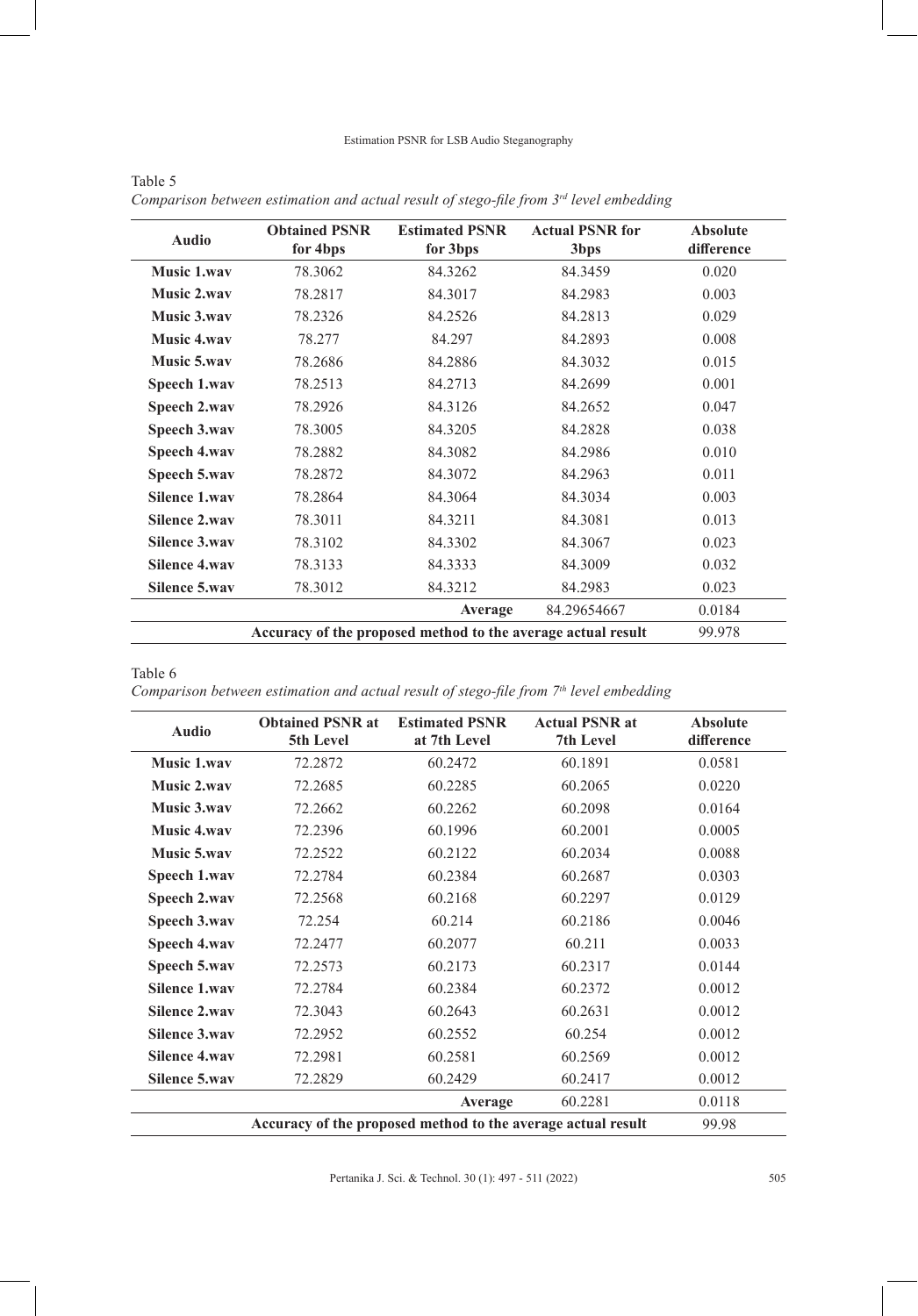A comparison was made between the proposed method and Mazdak Method (Mazdak et al., 2012). Mazdak Method focuses on estimating PSNR at different bps rates to cater for the trade-off between capacity and imperceptibility. On the other hand, the proposed method focuses on estimating the PSNR value for one bit per sample at a different level to cater for the trade-off between robustness and imperceptibility. Both methods have different objectives, but the accuracy percentage between them can still be compared.

In order to make a comparison, the same audio used in the previous test is used. PSNR values for 3bps and 7bps embedding are estimated using Mazdak Method and compared against the actual PSNR value. The formulation used for Mazdak Method to give a brief idea is presented in Equation 4:

$$
y = y_a + (x - x_a) \frac{y_b - y_a}{x_b - x_a}
$$
 (4)

where *x* is a given bps rate, and *y* is its PSNR. Hence,  $x_a$  represents the bps rate for  $a, x_b$ represents the bps rate for  $b$ ,  $y_a$  represents the PSNR of embedding with  $a$  bps rate, and *y <sup>b</sup>* represents the PSNR of embedding with *b* bps rate.

PSNR values from embedding with 4bps and 2bps of 15 audio files are recorded in Table 7. Equation 4 was used to estimate the PSNR value for 3bps. The estimated PSNR value for 3bps, actual PSNR value for 3bps and absolute difference is recorded in Table 7.

PSNR values from embedding with 5bps and 8bps of 15 audio files are recorded in Table 8. The same Equation 4 was used to calculate PSNR to estimate the PSNR value for 7bps. The estimated PSNR value for 7bps, actual PSNR value for 7bps and the absolute difference is recorded in Table 8.

Based on Table 7, the average absolute difference between the estimation and the actual result is 0.2953. Therefore, based on Equation 3, Mazdak Method can estimate the PSNR value with 99.646%.

Based on Table 8, the average absolute difference between the estimation and the actual result is 0.8844, and the estimation accuracy is 98.474%. The differences are higher than the estimation of PSNR value from embedding 3bps secret message, which indicates that the Mazdak method has lower accuracy when estimating PSNR for the embedding at higher bps.

Although Mazdak Method can estimate the PSNR value when embedding with different bps rates, the accuracy is reduced when estimating a higher bps rate. The proposed method obtained higher accuracy than Mazdak Method because the patterns for whole cases were collected and studied, producing stable estimation, which can be maintained around 99.9.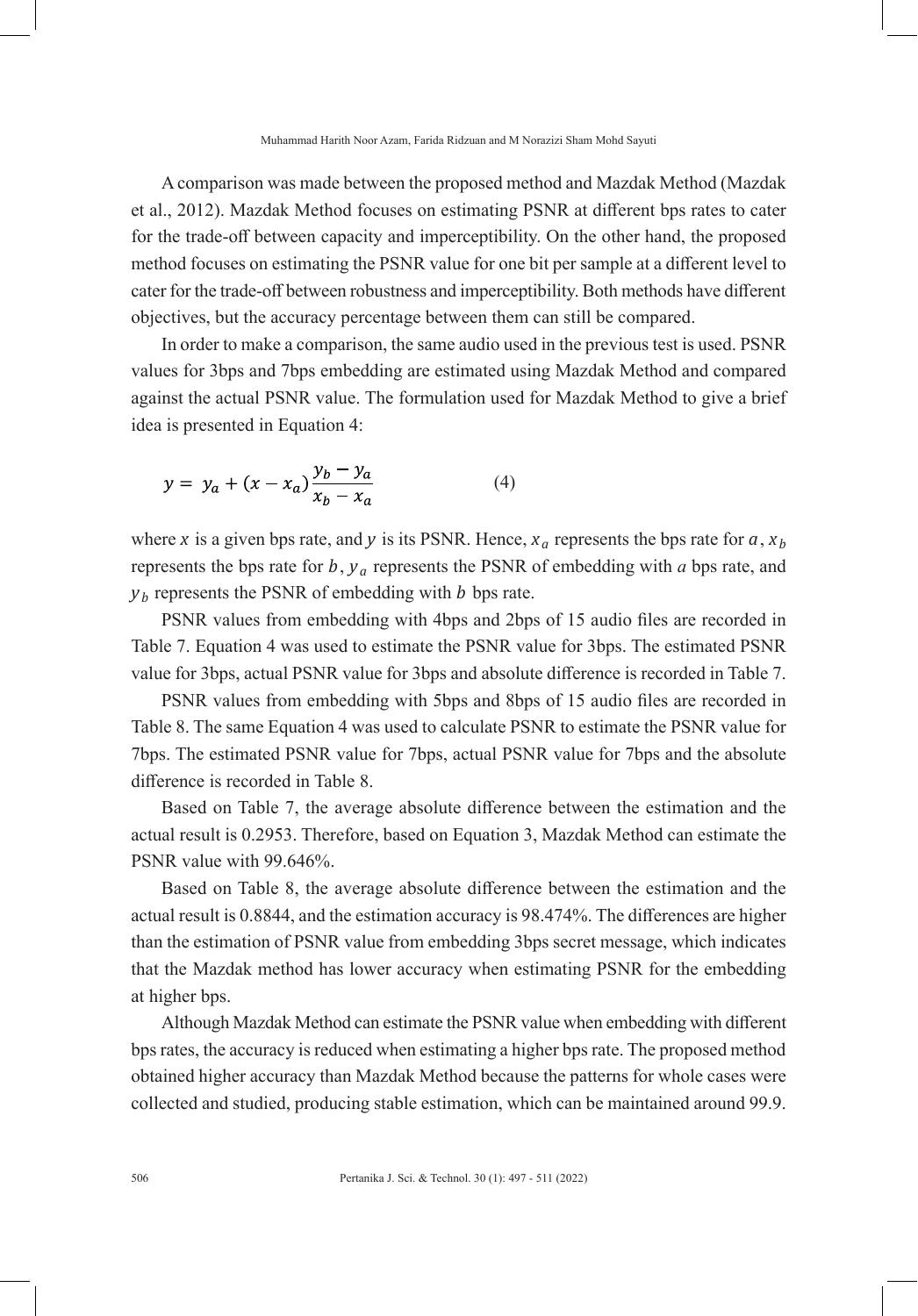#### Estimation PSNR for LSB Audio Steganography

| <b>Audio</b>                                                 | <b>Obtained</b><br><b>PSNR</b> for 4bps | <b>Obtained PSNR</b><br>for 2bps | <b>Estimated</b><br><b>PSNR</b> for 3bps | <b>Actual PSNR</b><br>for 3bps | <b>Absolute</b><br>difference |  |
|--------------------------------------------------------------|-----------------------------------------|----------------------------------|------------------------------------------|--------------------------------|-------------------------------|--|
| <b>Music 1.wav</b>                                           | 77.6152                                 | 89.6416                          | 83.6284                                  | 83.1304                        | 0.498                         |  |
| Music 2.wav                                                  | 77.7262                                 | 89.6785                          | 83.70235                                 | 83.3395                        | 0.363                         |  |
| Music 3.wav                                                  | 77.7314                                 | 89.7031                          | 83.71725                                 | 83.3806                        | 0.337                         |  |
| <b>Music 4.wav</b>                                           | 77.7226                                 | 89.7036                          | 83.7131                                  | 83.3746                        | 0.338                         |  |
| Music 5.wav                                                  | 77.7247                                 | 89.7238                          | 83.72425                                 | 83.3948                        | 0.329                         |  |
| Speech 1.wav                                                 | 77.8145                                 | 89.7295                          | 83.772                                   | 83.4211                        | 0.351                         |  |
| Speech 2.wav                                                 | 77.8175                                 | 89.7161                          | 83.7668                                  | 83.3902                        | 0.377                         |  |
| Speech 3.wav                                                 | 77.8026                                 | 89.7277                          | 83.76515                                 | 83.3936                        | 0.372                         |  |
| Speech 4.wav                                                 | 77.8228                                 | 89.7263                          | 83.77455                                 | 83.4121                        | 0.362                         |  |
| Speech 5.wav                                                 | 77.8317                                 | 89.7342                          | 83.78295                                 | 83.2441                        | 0.539                         |  |
| <b>Silence 1.wav</b>                                         | 76.5157                                 | 89.7555                          | 83.1356                                  | 83.2157                        | 0.080                         |  |
| <b>Silence 2.wav</b>                                         | 76.5209                                 | 89.6912                          | 83.10605                                 | 83.255                         | 0.149                         |  |
| <b>Silence 3.wav</b>                                         | 76.5293                                 | 89.6974                          | 83.11335                                 | 83.242                         | 0.129                         |  |
| <b>Silence 4.wav</b>                                         | 76.5236                                 | 89.7243                          | 83.12395                                 | 83.229                         | 0.105                         |  |
| Silence 5.way                                                | 76.5381                                 | 89.7478                          | 83.14295                                 | 83.244                         | 0.101                         |  |
|                                                              |                                         |                                  | Average                                  | 83.3111                        | 0.2953                        |  |
| Accuracy of the proposed method to the average actual result |                                         |                                  |                                          |                                |                               |  |

| Table 7                                                                       |  |
|-------------------------------------------------------------------------------|--|
| Comparison between estimation and actual result based on Mazdak Method (3bps) |  |

Table 8

*Comparison between estimation and actual result based on Mazdak Method (7bps)*

| <b>Audio</b>                                                 | <b>Obtained</b><br><b>PSNR</b> for 5bps | <b>Obtained</b><br><b>PSNR</b> for 8bps | <b>Estimated</b><br><b>PSNR</b> for 7bps | <b>Actual PSNR</b><br>for 7bps | <b>Absolute</b><br>difference |
|--------------------------------------------------------------|-----------------------------------------|-----------------------------------------|------------------------------------------|--------------------------------|-------------------------------|
| Music 1.wav                                                  | 71.0445                                 | 54.6277                                 | 60.09996667                              | 59.0499                        | 1.050067                      |
| Music 2.way                                                  | 71.2037                                 | 54.6757                                 | 60.18503333                              | 59.1703                        | 1.014733                      |
| <b>Music 3.wav</b>                                           | 71.2392                                 | 54.7271                                 | 60.23113333                              | 59.2143                        | 1.016833                      |
| <b>Music 4.wav</b>                                           | 71.2929                                 | 54.7314                                 | 60.2519                                  | 59.2527                        | 0.9992                        |
| <b>Music 5.way</b>                                           | 71.2967                                 | 54.7486                                 | 60.26463333                              | 59.2424                        | 1.022233                      |
| Speech 1.wav                                                 | 71.2006                                 | 53.1268                                 | 59.1514                                  | 58.1282                        | 1.0232                        |
| Speech 2.wav                                                 | 71.1503                                 | 52.7786                                 | 58.9025                                  | 57.9722                        | 0.9303                        |
| Speech 3.wav                                                 | 71.2226                                 | 53.2252                                 | 59.22433333                              | 58.4405                        | 0.783833                      |
| Speech 4.wav                                                 | 71.1999                                 | 53.2412                                 | 59.22743333                              | 58.3946                        | 0.832833                      |
| Speech 5.wav                                                 | 71.2124                                 | 53.1347                                 | 59.1606                                  | 58.3311                        | 0.8295                        |
| <b>Silence 1.wav</b>                                         | 69.1936                                 | 51.1402                                 | 57.158                                   | 56.3932                        | 0.7648                        |
| <b>Silence 2.wav</b>                                         | 69.1907                                 | 51.1533                                 | 57.16576667                              | 56.4313                        | 0.734467                      |
| <b>Silence 3.wav</b>                                         | 69.1883                                 | 51.1632                                 | 57.17156667                              | 56.4236                        | 0.747967                      |
| <b>Silence 4.wav</b>                                         | 69.1746                                 | 51.1607                                 | 57.16533333                              | 56.4134                        | 0.751933                      |
| <b>Silence 5.wav</b>                                         | 69.1861                                 | 51.1646                                 | 57.17176667                              | 56.4071                        | 0.764667                      |
|                                                              |                                         |                                         | Average                                  | 57.9510                        | 0.8844                        |
| Accuracy of the proposed method to the average actual result |                                         |                                         |                                          |                                |                               |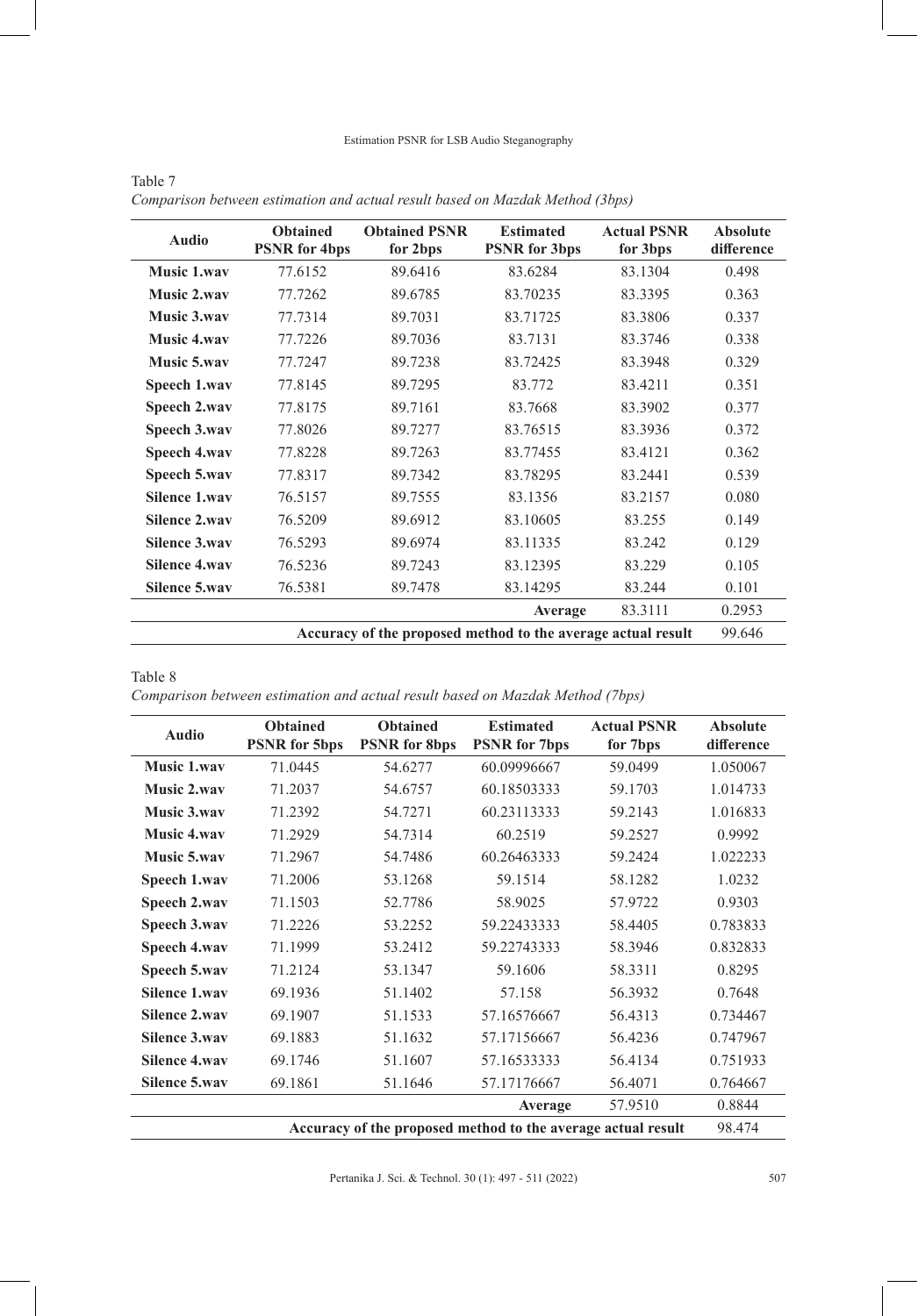### **CONCLUSION**

This paper proposes a new method to estimate the PSNR value of any LSB embedding level to cater to the trade-off between imperceptibility and robustness. PSNR values' pattern from embedding at a different level of LSB, which affect the robustness features, can be used to estimate the PSNR specifically for the imperceptibility feature of audio steganography. The estimated PSNR value generated based on the new method has an average of 99.9% accuracy compared to the actual embedding result at a different level of LSB throughout different embedding levels. The proposed method obtained higher accuracy when compared to Mazdak Method and only needed one actual PSNR value compared to Mazdak Method, which needs two actual PSNR values to operate. However, the focus of the proposed method is only on LSB modification. Hence, it is not suitable and accurate to implement the frequency domain in audio steganography.

To conclude, this method can be used as a utilisation tool to refrain from the repetition of embedding processes in finding the feasible solution to cater for the trade-off problem between imperceptibility and robustness features and further reducing the computational complexity of unnecessary repetitive embedding processes. Furthermore, the efficiency of an audio steganography method can be improved as any bad cover audio can be avoided from being produced. Future work that can be considered includes creating a steganography method based on this new estimation method to obtain a method with balanced features in terms of imperceptibility and robustness.

### **ACKNOWLEDGEMENT**

This work is supported in part by the Ministry of Higher Education (MOHE) Malaysia under a research grant [USIM/FRGS/FST/055002/50117]. The authors would like to express their gratitude to Universiti Sains Islam Malaysia (USIM) and MOHE for the support and facilities provided.

### **REFERENCES**

- Ahmed, M. A., Kiah, L. M., Zaidan, B. B., & Zaidan, A. A. (2010). A novel embedding method to increase capacity and robustness of low-bit encoding audio steganography technique using noise gate software logic algorithm. *Journal of Applied Sciences*, *10*(1), 59-64. https://doi.org/10.3923/jas.2010.59.64
- Ali, A. H., Mokhtar, M. R., & George, L. E. (2017). Enhancing the hiding capacity of audio steganography based on block mapping. *Journal of Theoretical and Applied Information Technology*, *95*(7), 1441-1448.
- Alsabhany, A. A., Ridzuan, F., & Azni, A. H. (2019). The adaptive multi-level phase coding method in audio steganography for confidential communication. *IEEE Access, 7*, 129291-129306. https://doi.org/10.1109/ ACCESS.2019.2940640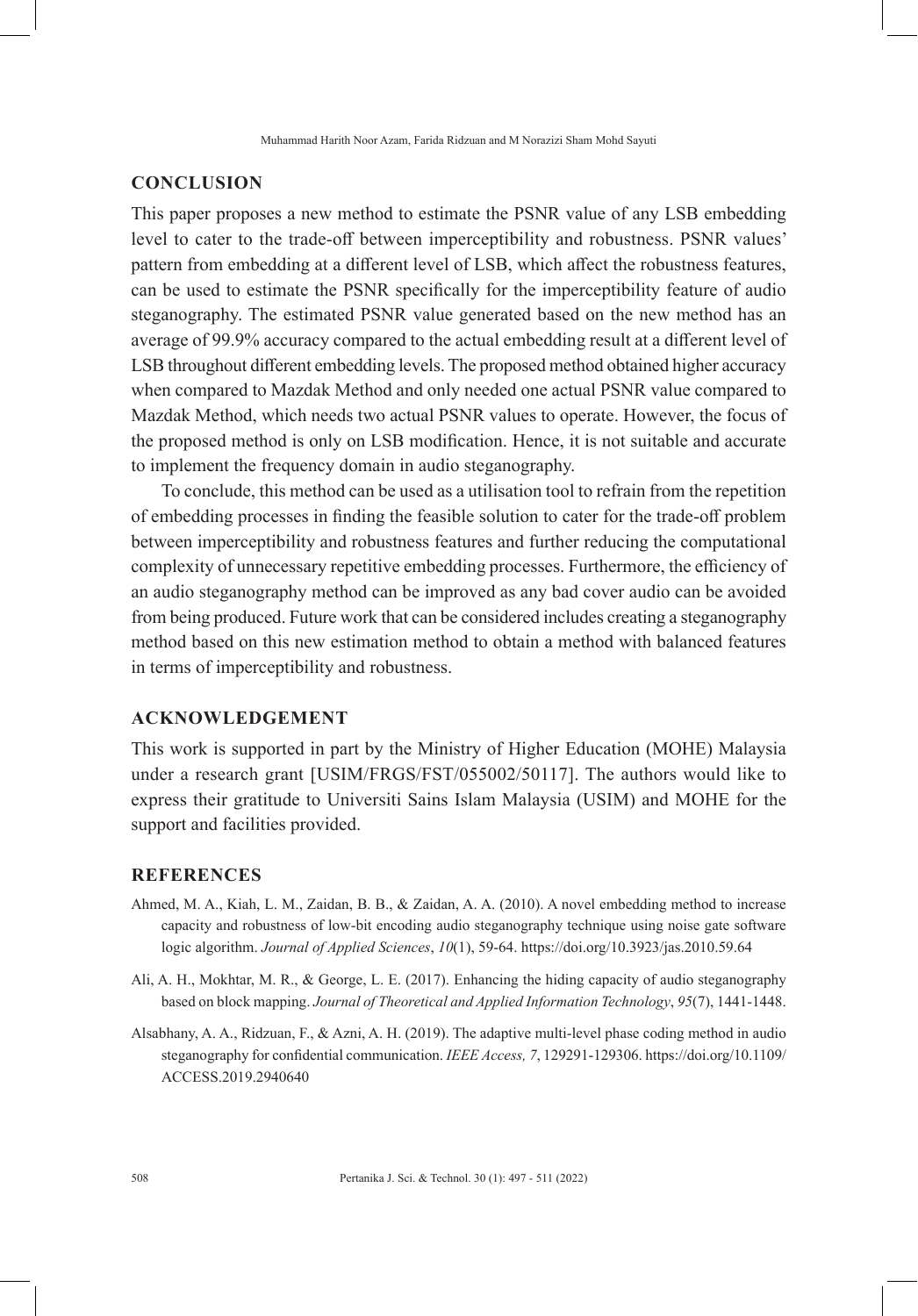- Alsabhany, A. A., Ridzuan, F., & Azni, A. H. (2018). An adaptive multi amplitude thresholds embedding algorithm for audio steganography. *Malaysian Journal of Science Health & Technology*, *2* (Special Issue), 7-10. https://doi.org/10.33102/mjosht.v2i.43
- Alsabhany, A. A., Ridzuan, F., Ridzuan, F., Azni, A. H., & Azni, A. H. (2020). The progressive multilevel embedding method for audio steganography. In *Journal of Physics: Conference Series* (Vol. 1551, No. 1, p. 012011). IOP Publishing. https://doi.org/10.1088/1742-6596/1551/1/012011
- Amirtharajan, R., & Rayappan, J. B. B. (2013). Steganography Time to time: A review. *Research Journal of Information Technology*, *5*(2), 53-66. https://doi.org/10.3923/rjit.2013.53.66
- Asad, M., Gilani, J., & Khalid, A. (2011). An enhanced least significant bit modification technique for audio steganography. In *International Conference on Computer Networks and Information Technology* (pp. 143-147). IEEE Publishing. https://doi.org/10.1109/ICCNIT.2011.6020921
- Bhowal, K., Sarkar, D., Biswas, S., & Sarkar, P. P. (2017). A steganographic approach to hide secret data in digital audio based on XOR operands triplet property with high embedding rate and good quality audio. *Turkish Journal of Electrical Engineering & Computer Sciences*, *25*(3), 2136-2148. https://doi. org/10.3906/elk-162-267
- Chadha, A., Satam, N., & Sood, R. (2013). An efficient method for image and audio steganography using least significant bit (LSB) substitution. *International Journal of Computer Applications*, *77*(13), 37-45. https:// doi.org/10.1109/NSSMIC.2009.5401638
- Cvejic, N., & Seppänen, T. (2005). Increasing robustness of LSB audio steganography by reduced distortion LSB coding. *Journal of Universal Computer Science*, *11*(1), 56-65.
- Cvejic, N., & Seppanen, T. (2004). Increasing robustness of LSB audio steganography using a novel embedding method. In *2004 Proceedings of International Conference on Information Technology: Coding and Computing, ITCC 2004* (Vol. 2, pp. 533-537). IEEE Publishing. https://doi.org/10.1109/ ITCC.2004.1286709
- Djebbar, F., Ayad, B., Hamam, H., & Abed-Meraim, K. (2011). A view on latest audio steganography techniques. In *2011 International Conference on Innovations in Information Technology* (pp. 409-414). IEEE Publishing. https://doi.org/10.1109/INNOVATIONS.2011.5893859
- Gopalan, K. (2018). Audio steganography for information hiding and covert communication A tutorial. In *2018 IEEE International Conference on Electro/Information Technology (EIT)* (pp. 0242-0243). IEEE Publishing. https://doi.org/10.1109/EIT.2018.8500167
- Gopalan, K., & Fu, J. (2015). An imperceptible and robust audio steganography employing bit modification. In *2015 IEEE International Conference on Industrial Technology (ICIT)* (pp. 1635-1638). IEEE Publishing. https://doi.org/10.1109/ICIT.2015.7125331
- Hameed, A. S. (2018). High capacity audio steganography based on contourlet transform. *Tikrit Journal of Engineering Sciences*, *25*(1), 1-7. https://doi.org/10.25130/tjes.25.01
- Hameed, M. A., Hassaballah, M., Aly, S., & Awad, A. I. (2019). An adaptive image steganography method based on histogram of oriented gradient and PVD-LSB techniques. *IEEE Access*, *7*, 185189-185204. https://doi.org/10.1109/ACCESS.2019.2960254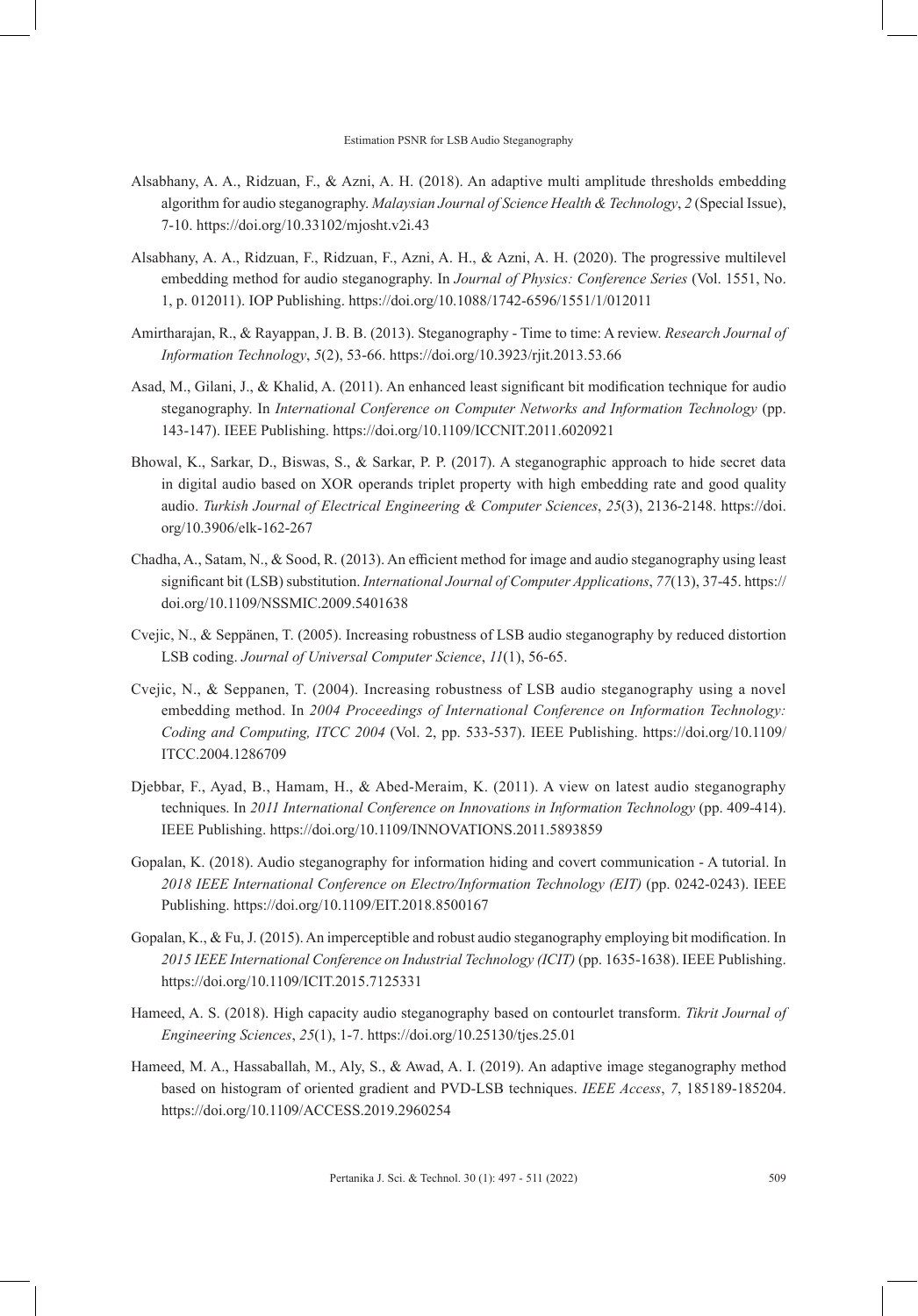Muhammad Harith Noor Azam, Farida Ridzuan and M Norazizi Sham Mohd Sayuti

- Jayapandiyan, J. R., Kavitha, C., & Sakthivel, K. (2020). Enhanced least significant bit replacement algorithm in spatial domain of steganography using character sequence optimization. *IEEE Access*, *8*, 136537-136545. https://doi.org/10.1109/ACCESS.2020.3009234
- Kanhe, A., Aghila, G., Kiran, C. Y. S., Ramesh, C. H., Jadav, G., & Raj, M. G. (2015). Robust audio steganography based on advanced encryption standards in temporal domain. In *2015 International*  Conference on Advances in Computing, Communications and Informatics (ICACCI) (pp. 1449-1453). IEEE Publishing. https://doi.org/10.1109/ICACCI.2015.7275816
- Kumar, R. (2016). Audio steganography using QR decomposition and fast Fourier transform. *Indian Journal of Science and Technology*, *6*(34), 1-8. https://doi.org/10.17485/ijst/2015/v8i1/69604
- Li, P., Kong, Q., & Ma, Y. (2014). Image secret sharing and hiding with authentication based on PSNR estimation. *Journal of Information Hiding and Multimedia Signal Processing*, *5*(3), 353-366.
- Mazdak, Z., Azizah, B. A. M., Shahidan, M. A., & Saman, S. C. (2012). Mazdak technique for PSNR estimation in audio steganography. In *Applied Mechanics and Materials* (Vol. 229, pp. 2798-2803). Trans Tech Publications Ltd. https://doi.org/10.4028/www.scientific.net/AMM.229-231.2798
- Meligy, A. M., Nasef, M. M., & Eid, F. T. (2016). A hybrid technique for enhancing the efficiency of audio steganography. *International Journal of Image, Graphics and Signal Processing*, *8*(1), 36-42. https://doi. org/10.5815/ijigsp.2016.01.04
- Priyanka, B. R., Vrushabh, K. R., Komal, P. K., Pingle, S. M., & Mahesh, S. R. (2012). Audio steganography using LSB. *International Journal of Electronics, Communication and Soft Computing Science & Engineering (IJECSCSE), 2*, 90-93.
- Sapra, P. S. (2016). Secured LSB modification using dual randomness. In *2016 International Conference on Recent Advances and Innovations in Engineering (ICRAIE)* (pp. 1-4). IEEE Publishing. https://doi. org/10.1109/ICRAIE.2016.7939592
- Somani, H., & Madhu, K. M. (2015). A survey on digital audio steganography techniques used for secure transmission of data. *International Journal of Engineering Development and Research*, *3*(4), 236-239.
- Srivastava, M., & Rafiq, M. Q. (2012). A novel approach to secure communication using audio steganography. *Advanced Materials Research*, *408*, 963-969. https://doi.org/10.4028/www.scientific.net/AMR.403- 408.963
- Sun, W., Shen, R., Yu, F., & Lu, Z. (2012). Data hiding in audio based on audio-to-image wavelet transform and vector quantization. In *2012 Eighth International Conference on Intelligent Information Hiding and Multimedia Signal Processing* (pp. 313-316). IEEE Publishing. https://doi.org/10.1109/IIH-MSP.2012.82
- Tayel, M., Gamal, A., & Shawky, H. (2016). A proposed implementation method of an audio steganography technique. In *2016 18th international conference on advanced communication technology (ICACT)* (pp. 180-184). IEEE Publishing. https://doi.org/10.1109/ICACT.2016.7423320
- Wakiyama, M., Hidaka, Y., & Nozaki, K. (2010). An audio steganography by a low-bit coding method with wave files. In *2010 Sixth International Conference on Intelligent Information Hiding and Multimedia Signal Processing* (pp. 530-533). IEEE Publishing. https://doi.org/10.1109/IIHMSP.2010.135